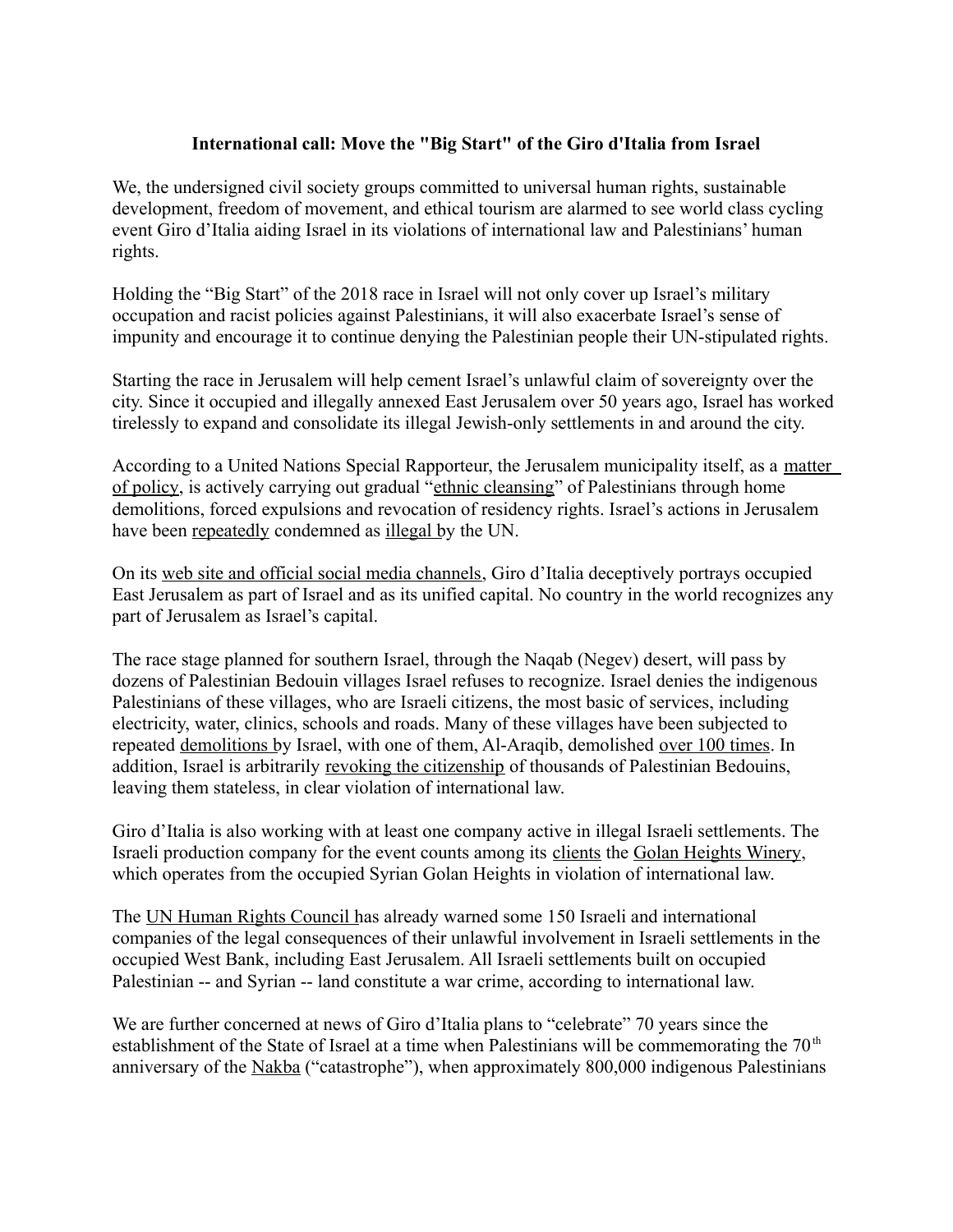were forcibly removed from their homeland, signaling the beginning of Israel's dispossession of Palestinians as a people and its ongoing denial of their human rights that continues today.

Such injustice and oppression run counter to the values and spirit of sports.

## **We therefore call on RCS MediaGroup, organizers of the Giro d'Italia, to move the start of the race to another country to ensure no involvement in Israeli violations of international law and Palestinian human rights.**

We remind RCS MediaGroup, race sponsors and participating teams of the legal consequences and reputational damage stemming from collaborating with Israeli institutions and companies involved in violations of human rights and international law.

We call on cycling teams planning to participate in next year's race to join us in urging RCS MediaGroup to move the race to another country, and, in the event RCS fails to do so, to consider withdrawing from the race to avoid abetting violations of human rights and international law.

Finally, we strongly urge the governments of participating teams to take a public position against Israeli claims of sovereignty over Jerusalem, including East Jerusalem, as its capital and encourage teams, institutions and companies to refrain from providing recognition or assistance to Israeli violations of international law.

## *Signed:*

**Noam Chomsky** – linguist, philosopher, cognitive scientist and historian

**Sergio Cofferati** – Member of the European Parliament,

**John Dugard** – jurist and former United Nations Special Rapporteur on Palestinian rights,

**Richard Falk** - professor emeritus of international law and former United Nations Special Rapporteur on Palestinian rights

**Eleonora Forenza** – Member of the European Parliament,

**Luisa Morgantini** – former vice president of the European Parliament,

**Moni Ovadia** – actor, writer playwright

**Curzio Maltese** - Member of the European Parliament

ECCP (European Coordination of Committees and Associations for Palestine), Europe

Palestine Solidarity Styria, Austria BDS Austria, Austria Frauen in Schwarz, Austria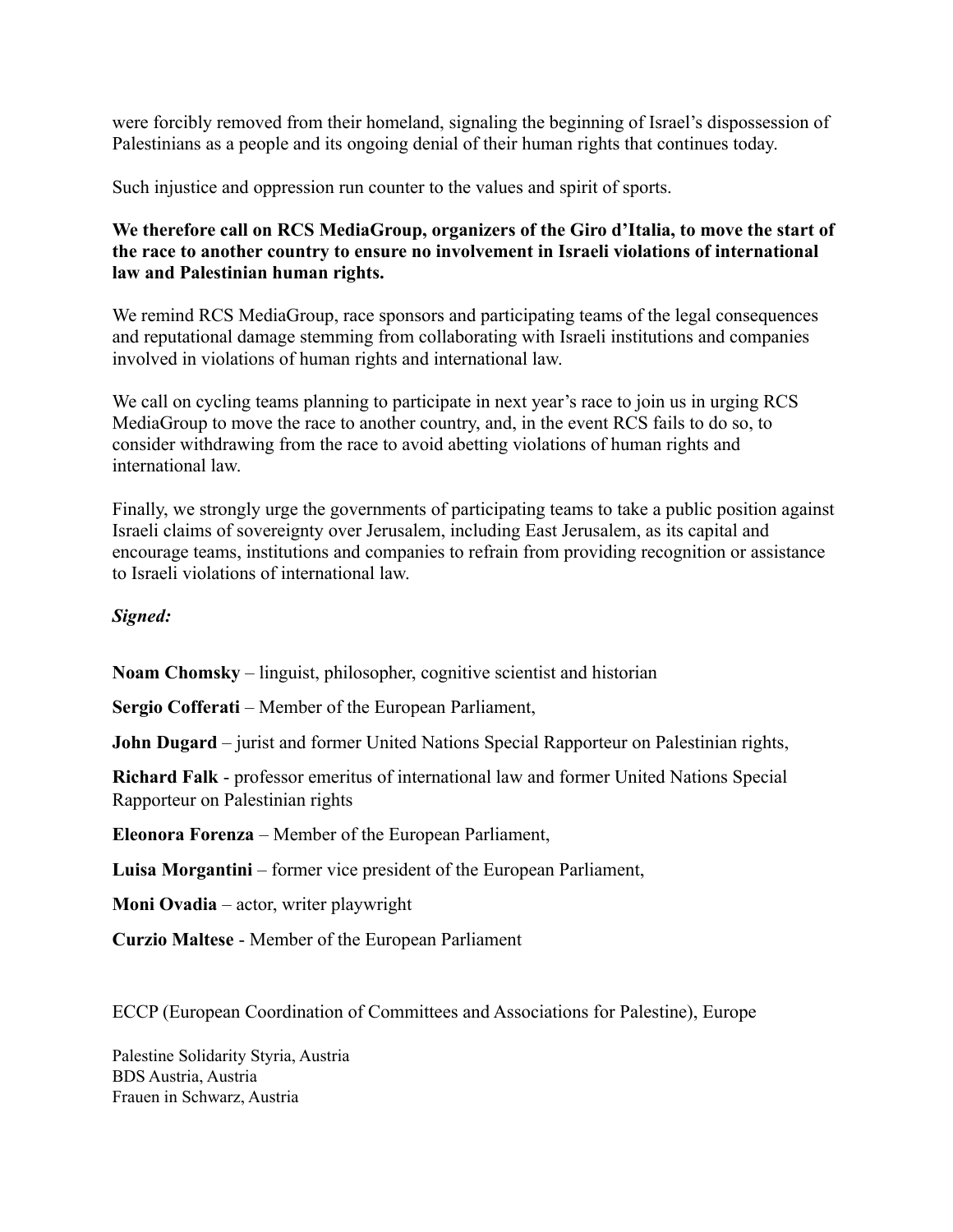Personenkomitee Gaza Muss Leben, Austria Antiimperialistische Koordination, Austria

Agir pour la Paix, Belgium Association belgo-palestinienne, Belgium Appel Pour une Ecole Démocratique, Belgium BACBI (Belgian Academic and Cultural Boycott of Israel), Belgium Comité BDS-ULB, Belgium FORUM NORD SUD, Belgium Links Ecologisch Forum, Belgium M3M - Médecine pour le Tiers Monde, Belgium MOC Mouvement Ouvrier Chrétien, Belgium Palestina Solidariteit vzw, Belgium Plate-forme Charleroi-Palestine, Belgium Plateforme Watermael-Boitsfort Palestine, Belgium Union des Progressistes Juifs de Belgium (UPJB), Belgium Wilde Pedal, Belgium

Samidoun Palestinian Prisoner Solidarity Network, Canada

Acción Colectiva de Objetores y Objetoras de Conciencia, Colombia BDS Colombia, Colombia Colectiva Antimilitarista La Tulpa, Colombia Grupo Libertario Vía Libre, Colombia

Association of Academics for the Respect of International Law in Palestine (AURDIP), France AFPS - Association France Palestine Solidarité, France Association pour le tourisme Equitable et Solidaire (ATES), France BDS France, France BDS France 66, France FSGT 93, France Parti Communiste Français, France TDS VOYAGE, France Union Juive Française Pour La Paix, France Union Syndicale Solidaires, France

BDS Berlin, Germany

Réseau syndical international de solidarité et de luttes (www.laboursolidarity.org), International

Action from Ireland (Afri), Ireland Gaza Action Ireland, Ireland Ireland-Palestine Solidarity Campaign, Ireland Peace and Neutrality Alliance, Ireland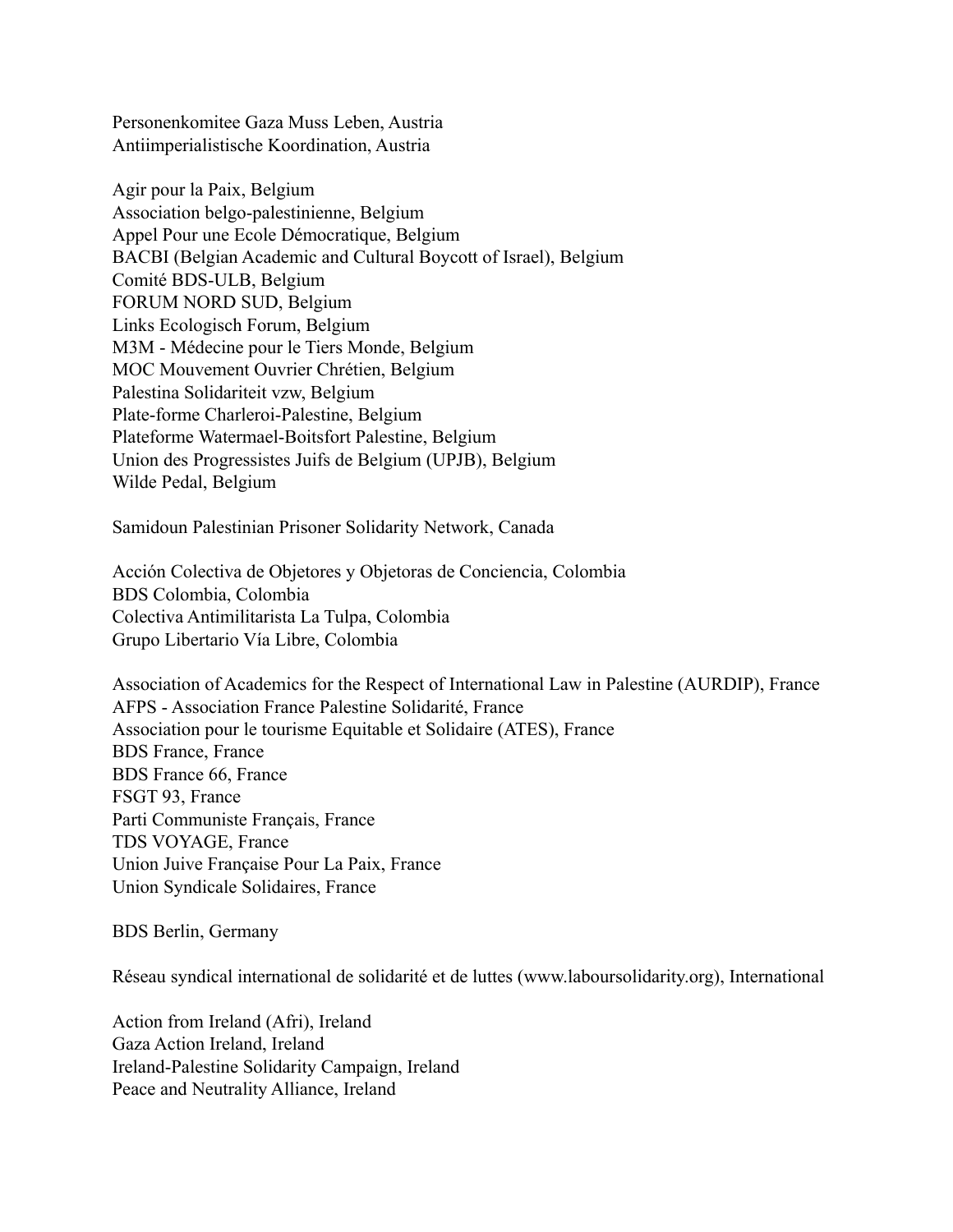100 Idee Per La Pace - Siena, Italy APS Libera Accademia di Roma, Italy ASD Università Popolare dello Sport, Italy Ass. Pace per Gerusalemme - Il Trentino e la Palestina onlus, Italy Associazione Cultura è Libertà una campagna per la Palestina, Italy Associazione di Amicizia Italo Palestinese Onlus - Firenze, Italy Associazione per la Pace di Pordenone, Italy Associazione Ya basta! Êdî bese!, Italy AssoPacePalestina, Italy BDS Italy, Italy BDS Rome, Italy BDS Sardegna, Italy Biciclettaro di Malaerba & Natrium, Italy Centro di Salute Internazionale - Associazione di Promozione Sociale, Italy CENTRO STUDI SERENO REGIS di Torino, Italy Comitato BDS Campania, Italy Comitato pistoiese per la Palestina, Italy Comunità cristiana di base di San Paolo - Roma, Italy Commercio Equo e Solidale Coop. Soc. onlus, Italy Coordinamento Campagna BDS Bologna, Italy Coordinamento Lombardo per Palestina, Italy FIOM - CGIL, Italy Fronte Palestina, Italy Gazzella Onlus, Italy La tenda di Amal Onlus, Italy Libera - Emilia Romagna, Italy Lorusso Editore, Italy Lunaria, Italy Nova jerusalem, Italy Palestina Rossa, Italy Partito della Rifondazione Comunista - Piemonte, Italy Partito della Rifondazione Comunista - Sinistra Europea, Italy Pax Christi Italy, Italy Radio vostok, Italy Rete Radié Resch - Udine group, Italy Rete Romana di Solidarietà con il Popolo Palestinese, Italy Rete-ECO (Jews Against the Occupation), Italy Salaam Ragazzi dell'Olivo Comitato di Trieste, Italy Salaam Ragazzi dell'Olivo-Milano-Onlus, Italy Servizio Civile Internazionale, Italy U.S. Citizens Against War - Florence, Italy Un ponte per..., Italy USB - Unione sindacale di base, Italy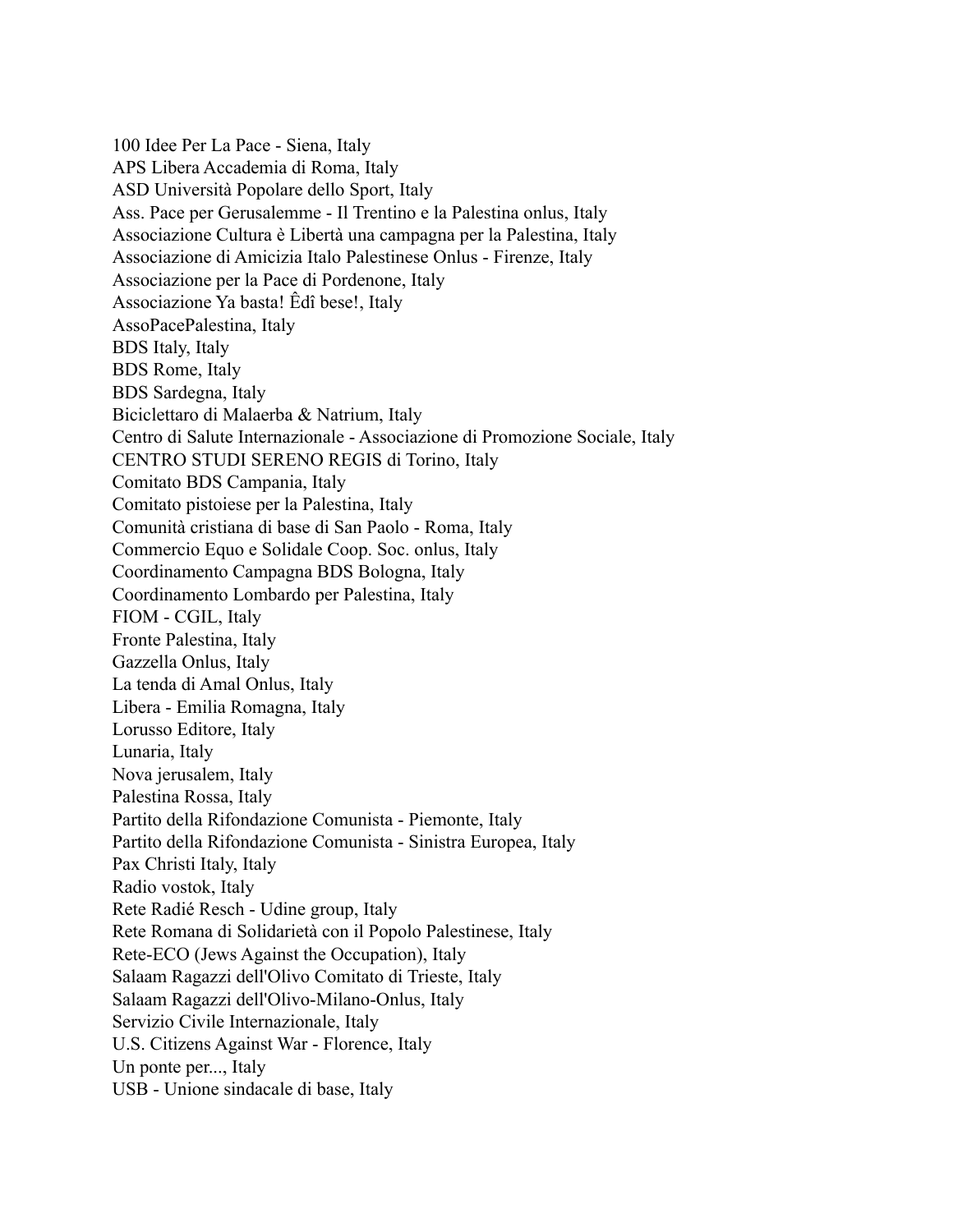Comité pour une Paix Juste au Proche-Orient, Luxembourg

Breed Platform Palestina, Netherlands Diensten en Onderzoek Centrum Palestina (docP), Netherlands Internationale Socialisten, Netherlands Kairos - Sabeel Netherlands Foundation, Netherlands Palestijnse Gemeenschap PGNL, Netherlands Palestijse huis, Netherlands Palestina Komitee Rotterdam (PKR), Netherlands Palestina Werkgroep Enschede, Netherlands Stichting Palestina, Netherlands The Rights Forum, Netherlands Vrouwen in het Zwart Haarlem, Netherlands Vrouwen inhet Zwart [Women in Black], Netherlands Craigavon Council of Trade Unions, Northern Ireland

AKULBI Academic and Cultural Boycott of the State of Israel (Norway), Norway Fellesutvalget for Palestina, Norway Friends of Sabeel Norway, Norway The Association of Norwegian NGOs for Palestine, Norway

ICAHD, Palestine/Israel

Edinburgh Action for Palestine, Scotland Scottish Friends of Palestine, Scotland Scottish Palestinian Forum, Scotland Scottish Palestine Solidarity Campaign, Scotland

Iniciatíva za spravodlivý mier na Blízkom východe, Slovakia

Gibanje za pravice Palestincev, Slovenia Society for Human Rights and Supportive Action, Slovenia

BDS South Africa, South Africa National Coalition for Palestine (NC4P), South Africa

Asociación Pro Derechos Humanos de Andalucía (APDHA), Spain RESCOP (Red Solidaria Contra la Ocupación de Palestina) and its members: - Spain Al'Madafa Anticapitalistas Asociación Al-Quds de Solidaridad con los Pueblos del Mundo Árabe (Málaga) Asociación de Amistad Palestina-Granada «Turab» Asociación Andaluza por la Solidaridad y la Paz – ASPA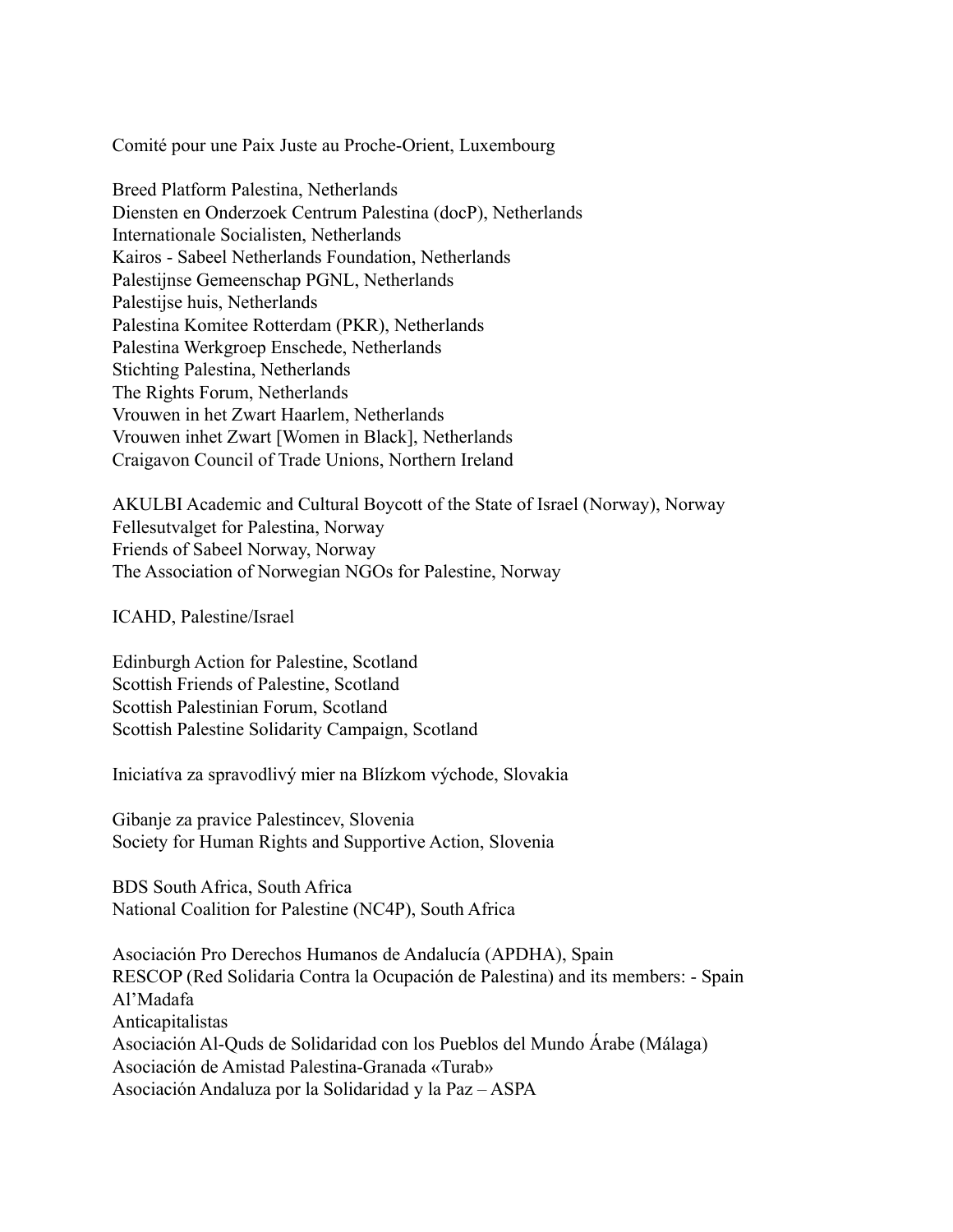Asociación Hispano Palestina Jerusalén (Madrid) Asociación Palestina Biladi Asociación Pau Ara y Sempre Asociación Pro-Derechos Humanos de Andalucía Asociación ProPalestina del Campo de Gibraltar Asociación Unadikum BDS Alacant BDS Catalunya BDS Granada BDS Madrid BDS País Valencià Castelló per Palestina Centro de Estudios Rurales y de Agricultura Internacional (CERAI) Coalició Prou Complicitat amb Israel Comité de Solidaridad con la Causa Árabe (Madrid, Asturias) Comité de Solidaridad con los Pueblos – Interpueblos (Cantabria) Comunidad Palestina en Canarias Comunitat Palestina de Catalunya Comunitat Palestina de València Coordinadora de apoyo a Palestina (La Rioja) Ecologistas en Acción (Confederal) Fundación IEPALA Fundación Mundubat Grupo de Cooperación Sevilla Palestina Hilombé Solidaridad Izquierda Anticapitalista Revolucionaria (IZAR) Komite Internazionalistak (Euskal Herria) MEWANDO (Euskadi) Movimiento de Jóvenes Palestinos Mujeres en Zona de Conflicto – M.Z.C. Mujeres por la Paz – Acción Solidaria con Palestina (Canarias) Pallasos en Rebeldía Paz Ahora Paz con Dignidad Plataforma de Solidaridad con Palestina (Sevilla) Plataforma Palestina Ibiza Plataforma Solidaria con Palestina de Valladolid Palestina Toma la Calle Red Judía Antisionista Internacional (IJAN) Sodepau Sodepaz Sodepaz Balamil Taula per Palestina (Illes Balears) Unión de Juventudes Comunistas de España (UJCE)